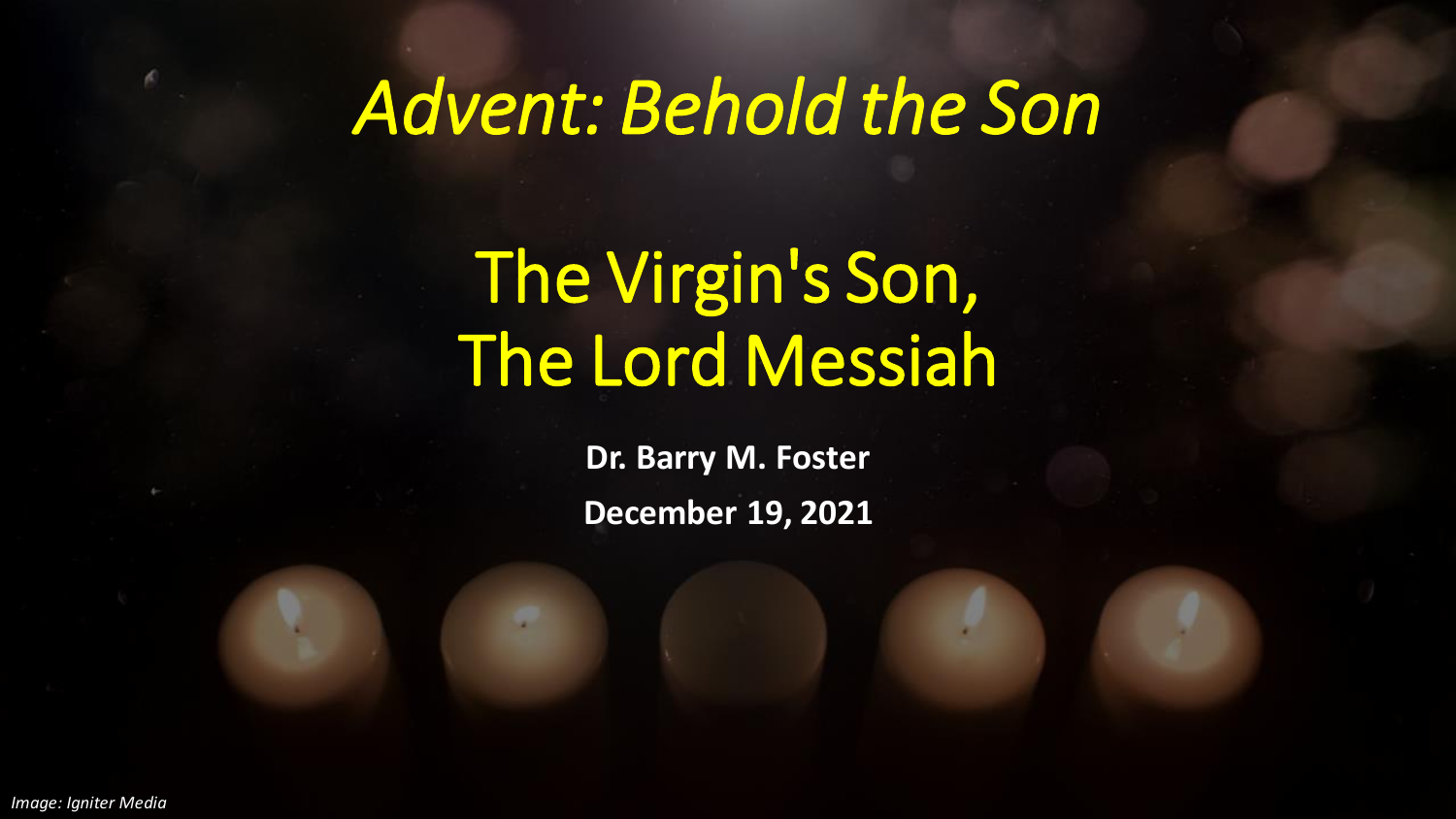King Ahaz **Received a sign from God Received God's deliverance Ignored the sign Spurned the deliverance Returned to his old ways Reaped the consequences**

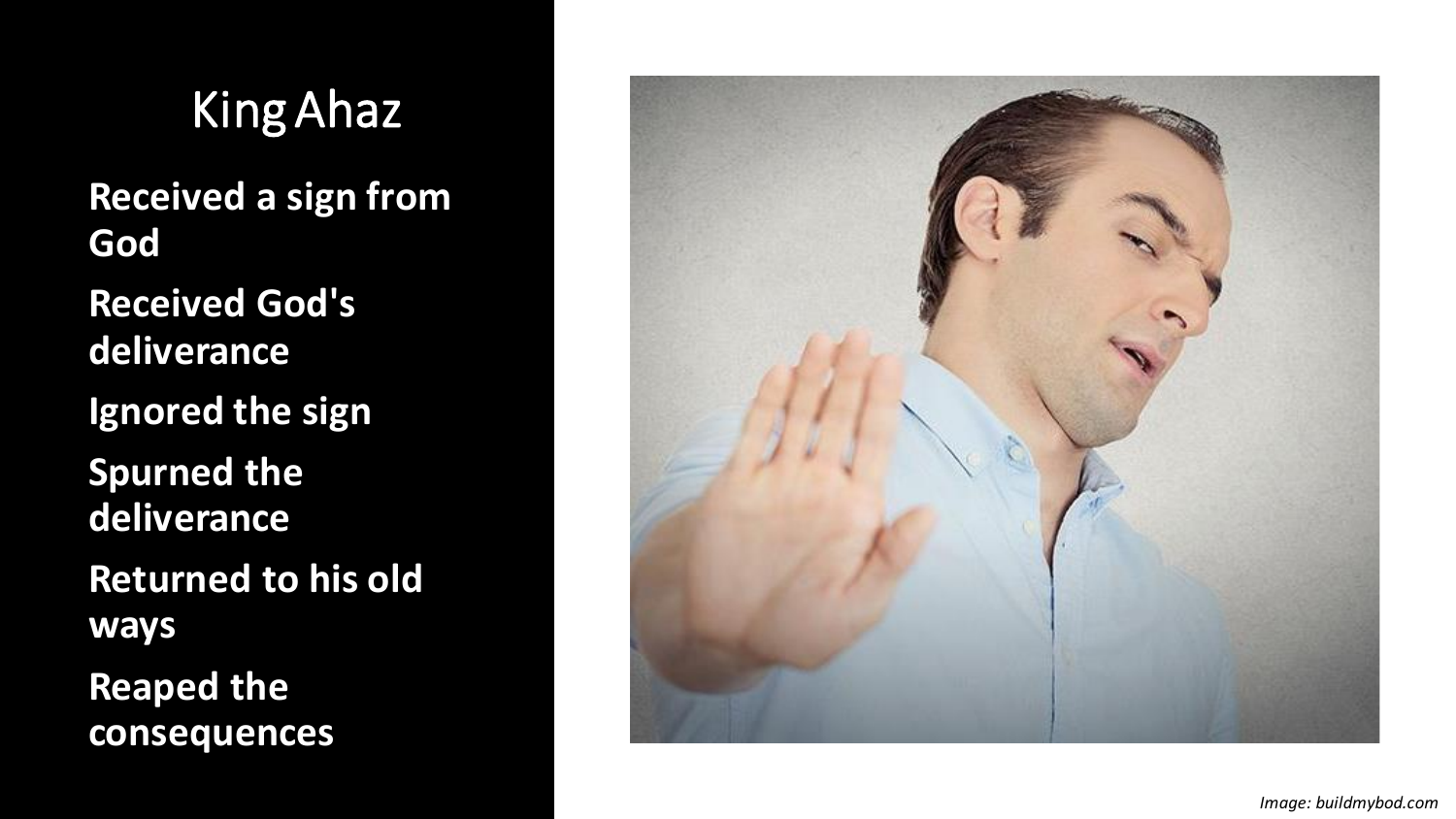#### *"The Lord himself will give you a sign"*

**The "you" is plural, indicating that the sign is not given only to Ahaz, but to the entire house of David, and perhaps to the nation.**

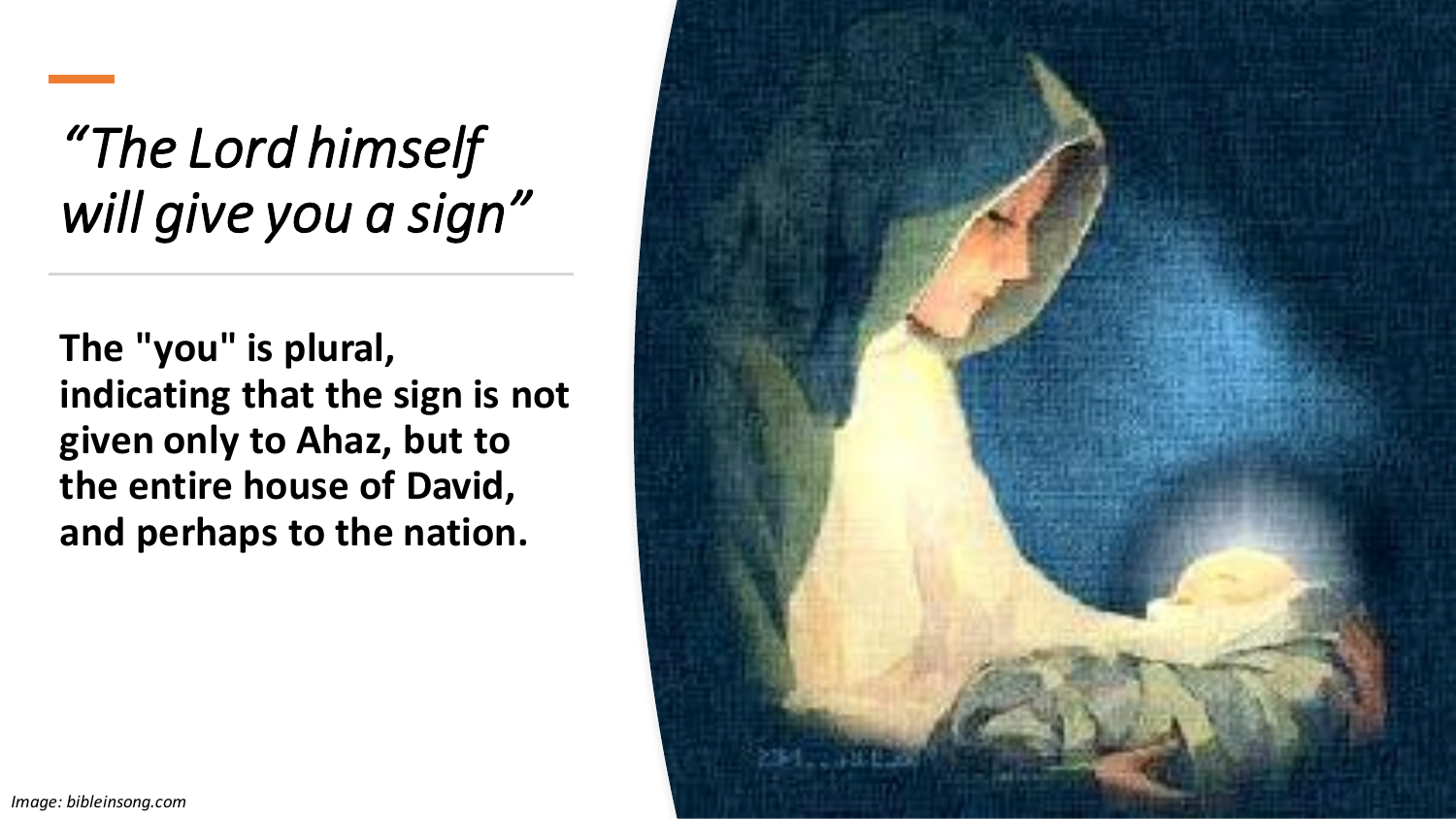The meaning of the word in Isaiah 7:14

**Hebrew** *'almah***: a young unmarried woman who is past puberty**

**The word conveys youthfulness but is ambiguous about virginity.**

**Virginity for unmarried girls** was **assumed in the culture.**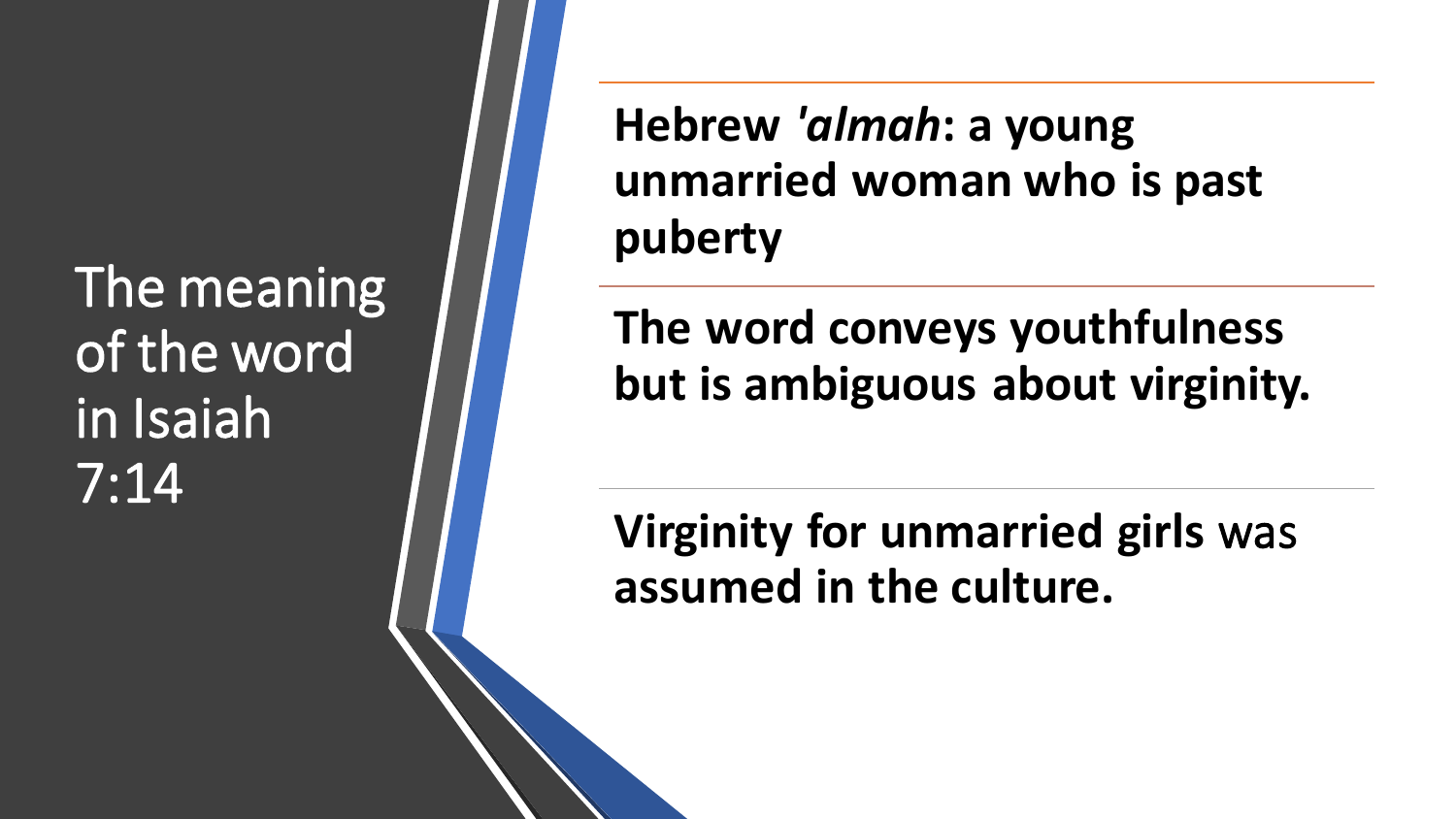#### The opponents' viewpoint

**Isaiah (8th c. BC) only saying that a young woman of marriageable age would soon marry, conceive, and bear a son.**

#### **He was not predicting a miraculous birth.**

#### **Therefore, this verse does not support the Christian belief in the virgin birth of Christ.**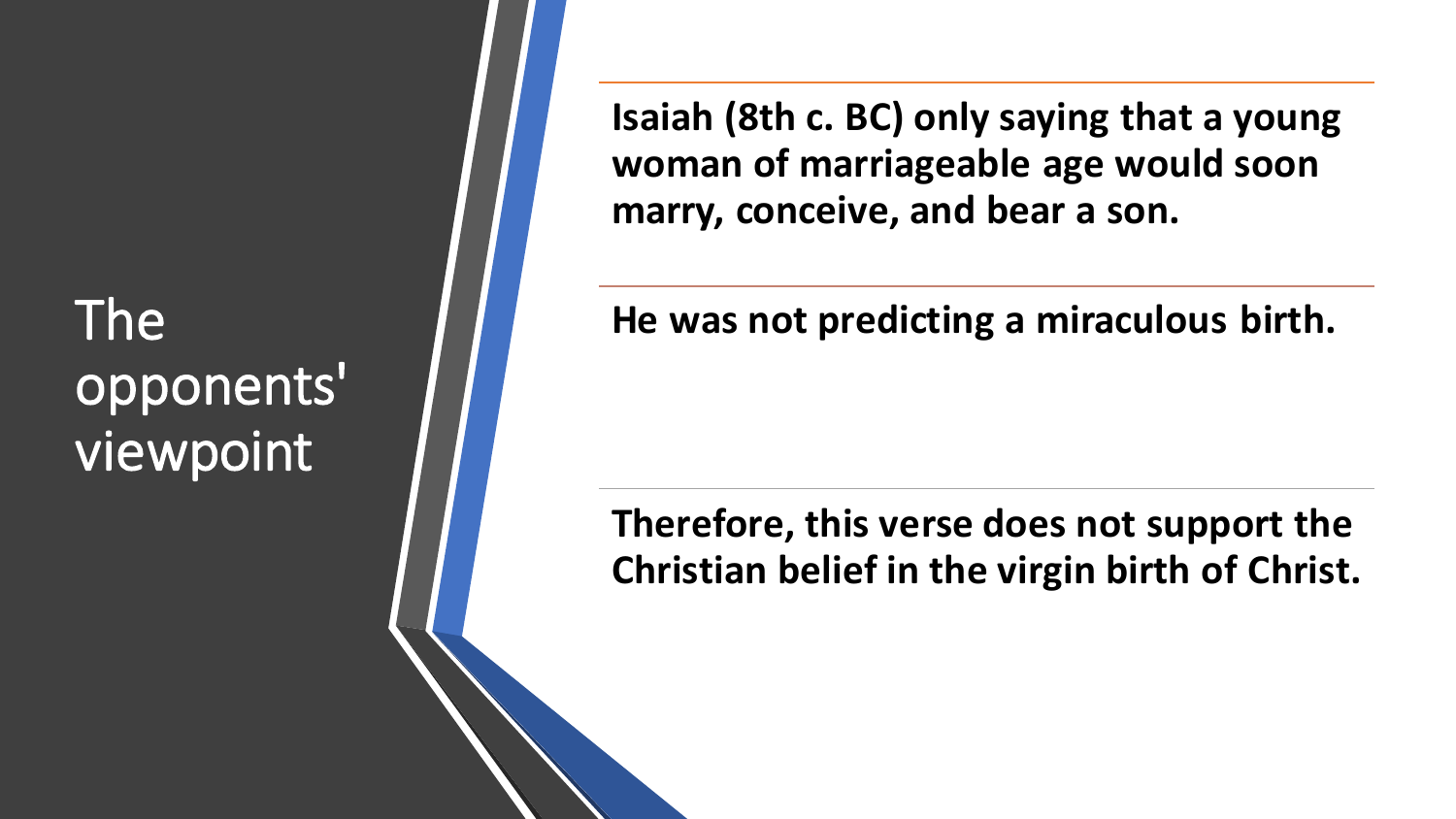*Is that how we should read Isaiah 7:14?*

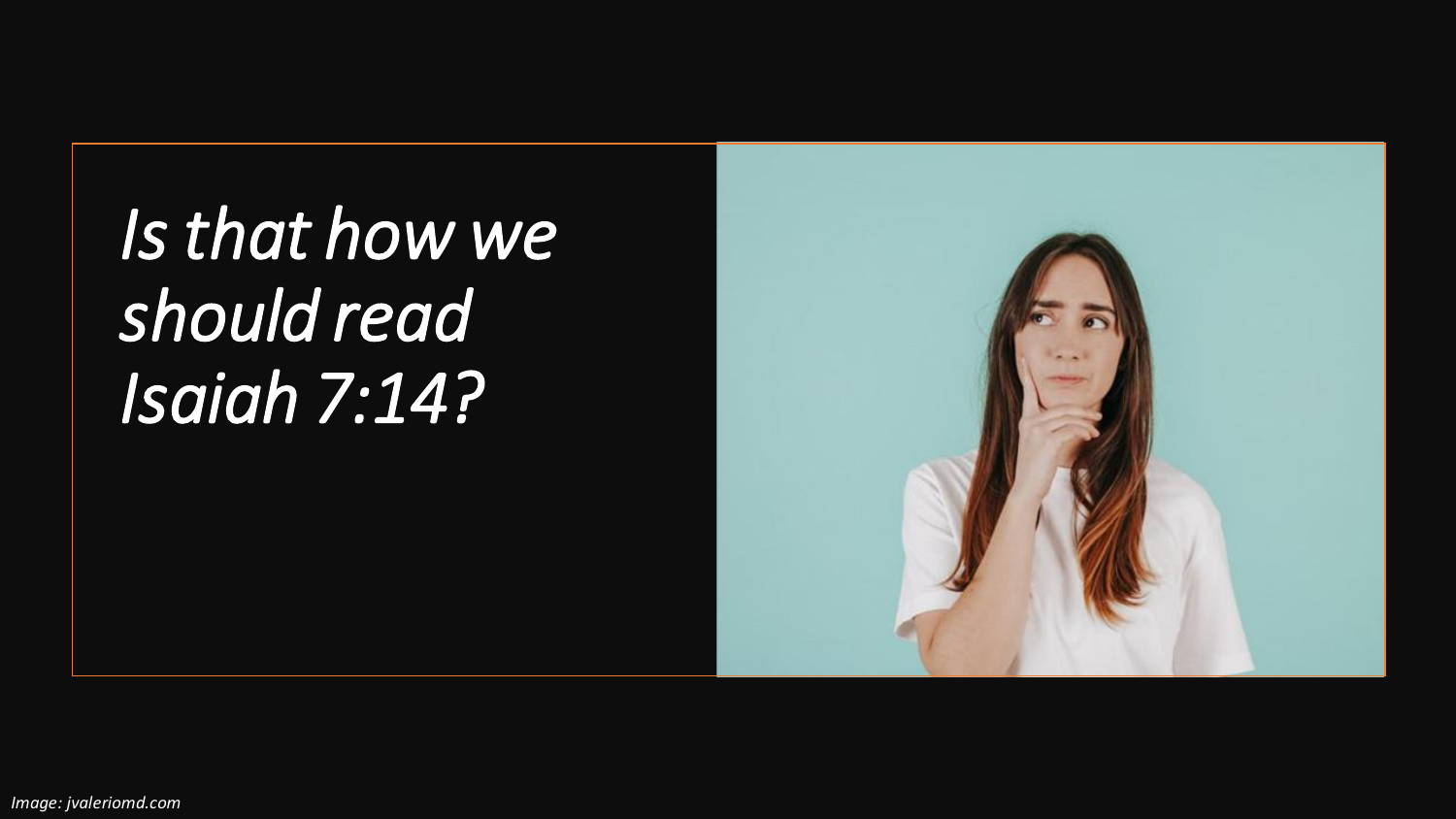

# Isaiah 7:14: *'almah*

**Never used in OT of a married woman Appropriate word to indicate a virgin Translated in Greek OT in this verse by** *parthenos***, which specifically refers to a virgin**

**Greek-speaking Jews of the first century would be familiar with this version of Isaiah**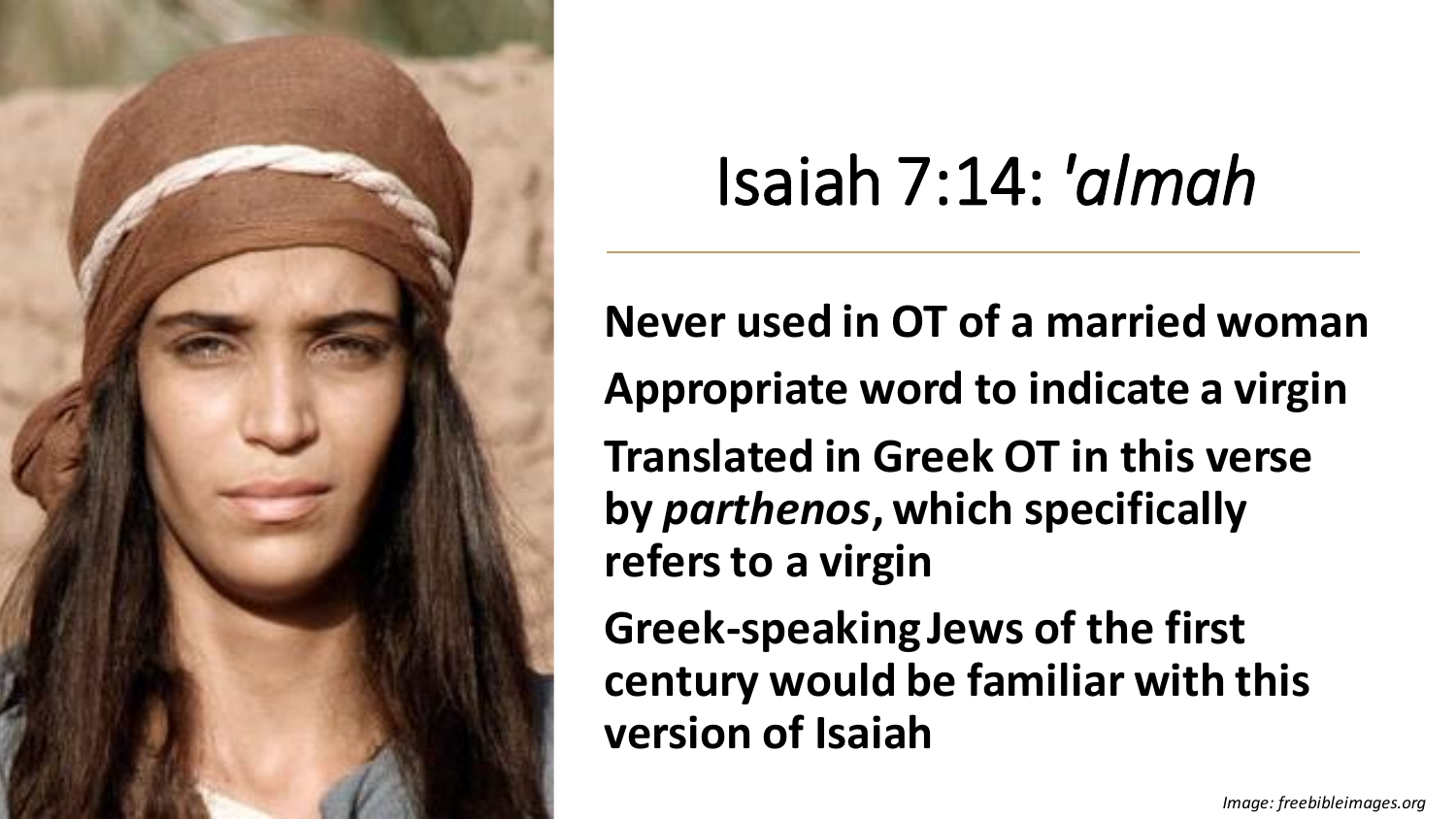

Isaiah's prophecy became part of sacred Scripture through which God continues to speak to us.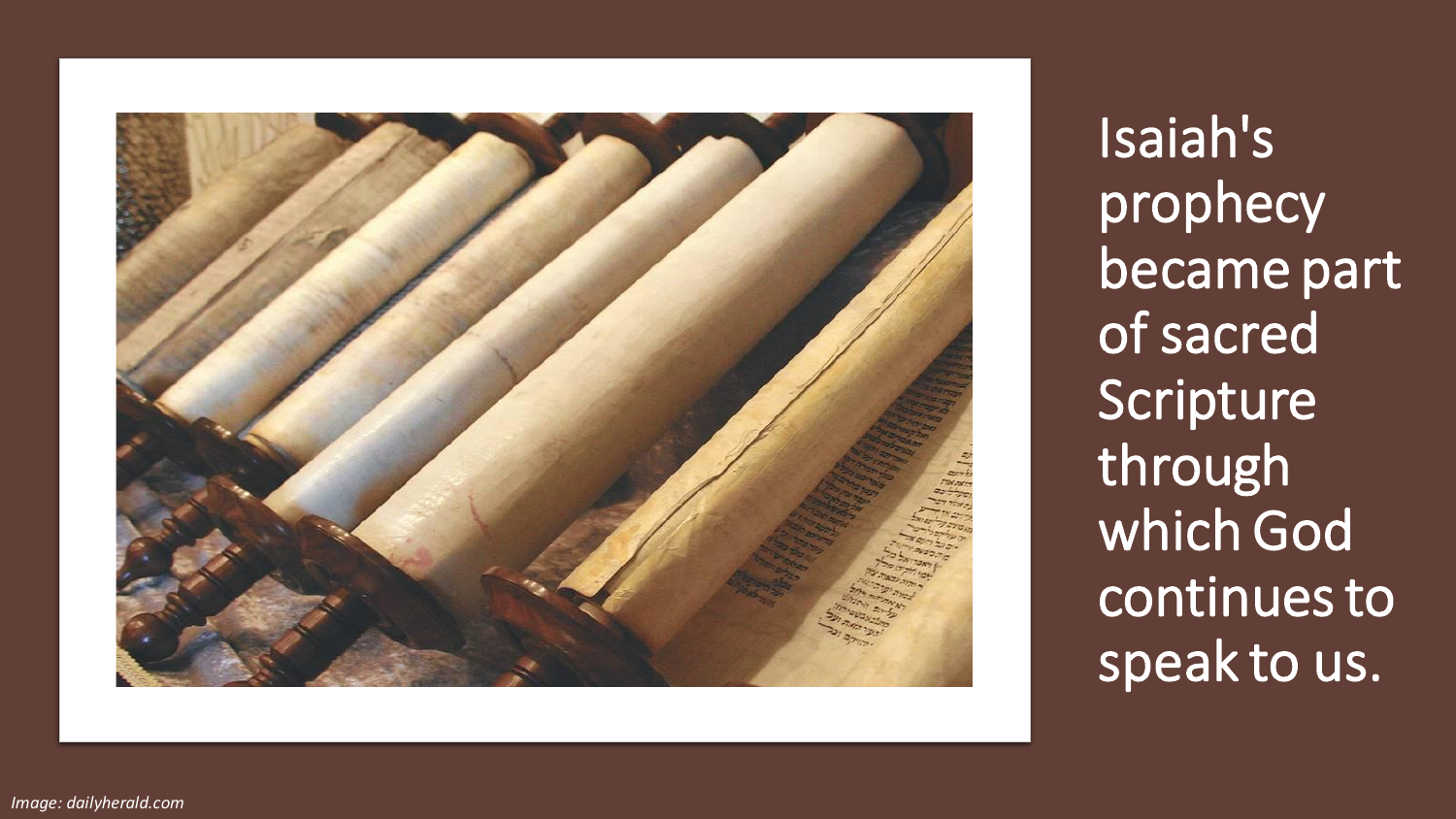## Matthew's account

**Matthew quotes Isaiah 7:14 from the Greek translation of Isaiah.**

**He appeals to the text from Isaiah to show that the Scriptures predicted the birth of Jesus.**

*Why would he think that his appeal would make sense?*

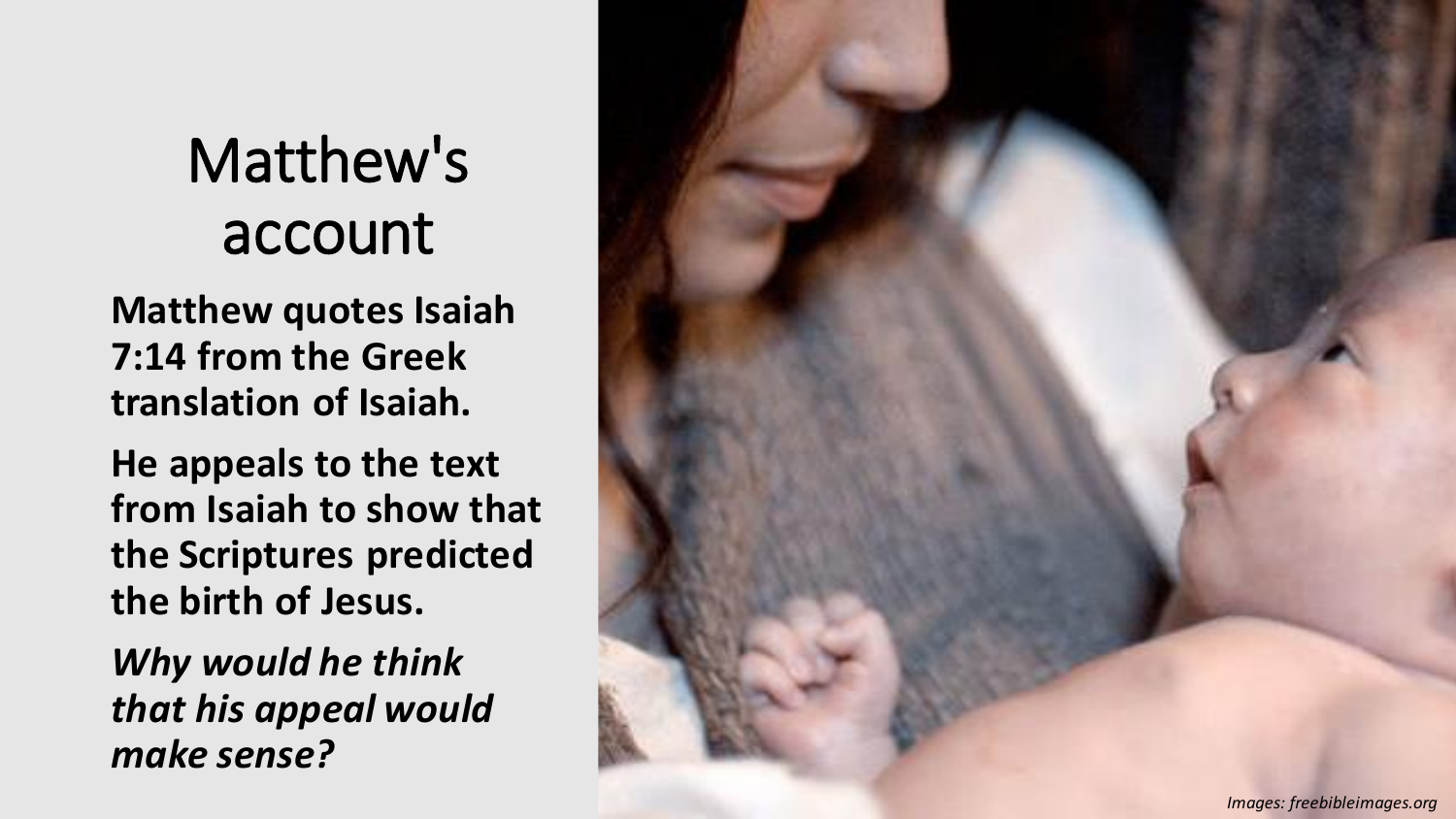#### The common assumptions

**Expectations of the Messiah assumed one of two possibilities:**

- **He would be a heavenly being who would come down to rescue Israel from her enemies.**
- **He would be a godly Jewish man whom God would raise up to deliver Israel from her oppressors.**

**In either case, Isaiah 7:14 appeared irrelevant.**



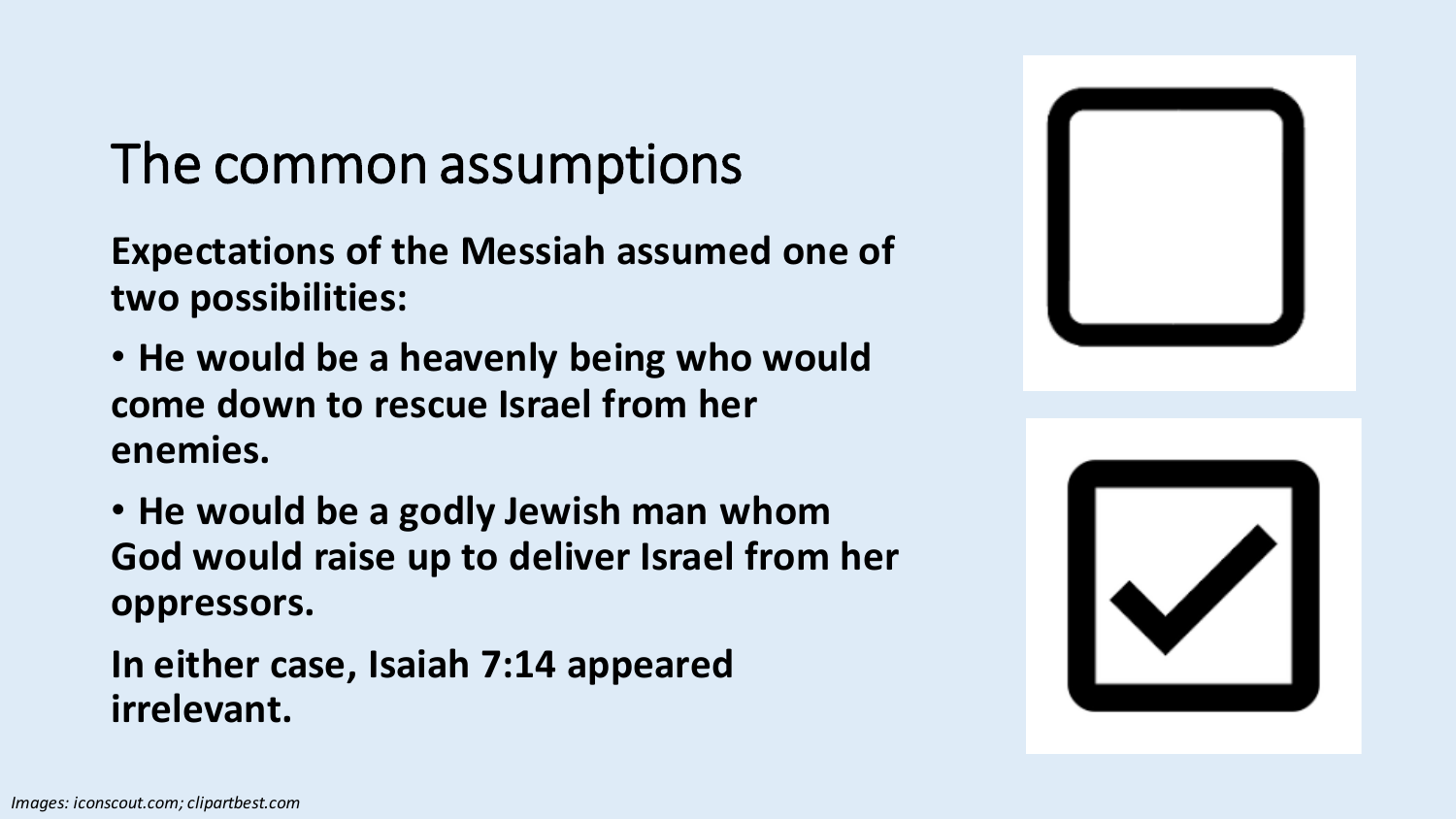# Matthew's account

**Isaiah's prophecy in context has clues that point to a future fulfillment.**

**But without additional information about Messiah's birth, it's still obscure.**

**Matthew has the information that makes its significance clear.**

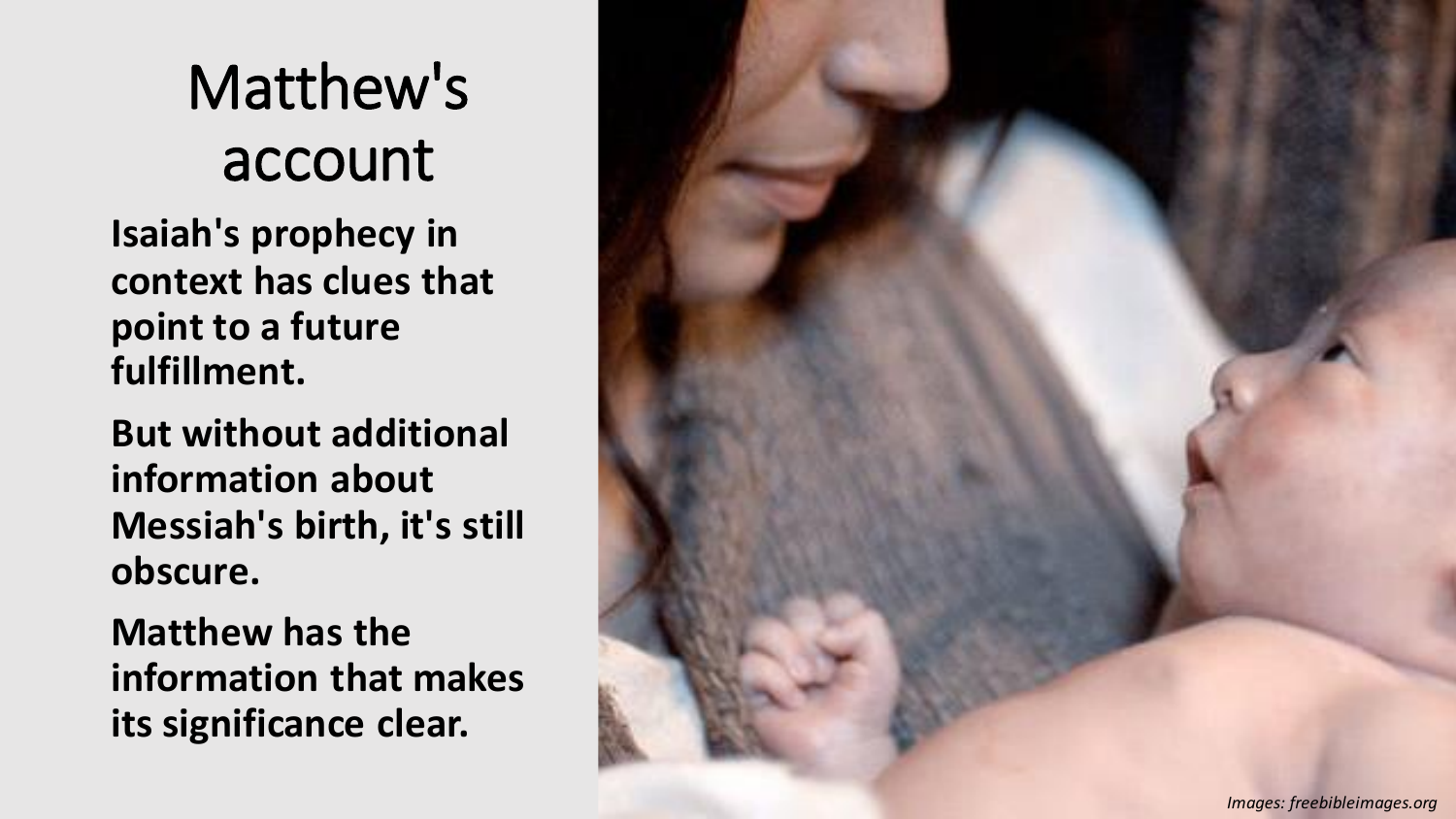#### Luke's confirming witness

**Luke provides an independent confirming witness that Mary was a virgin when she conceived Jesus in her womb.**

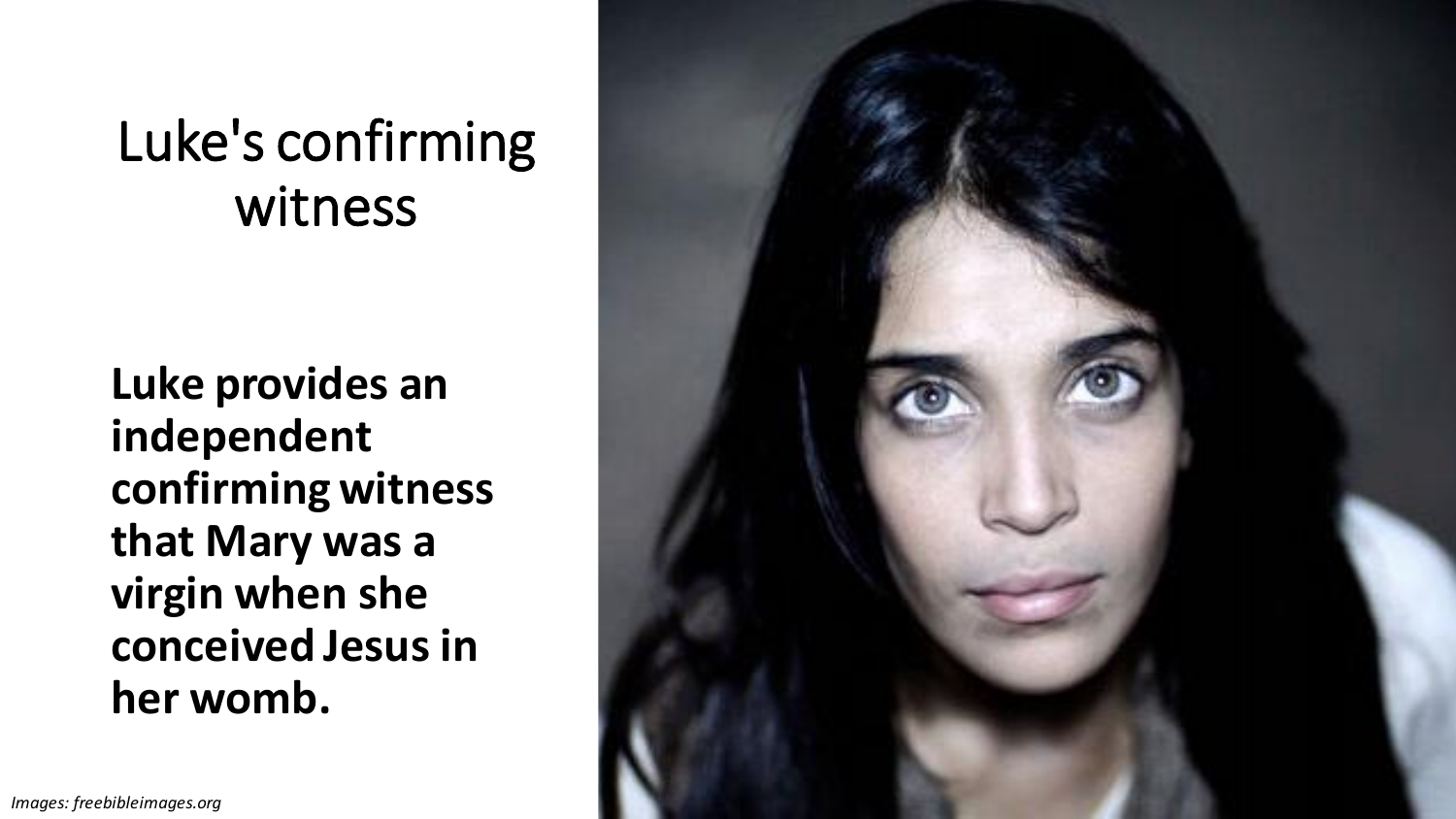#### Points of Agreement: Matthew and Luke

- **Mary was betrothed, not yet married to Joseph when she conceived.**
- **Mary was a virgin and remained so until Jesus was born.**
- **Her pregnancy was not due to sexual relations but to divine action.**
- **Angelic direction given to name the baby "Jesus."**
- **Both point out that her son's ultimate place involves saving his people (Matthew: save from sins; Luke: rule over David's kingdom).**
- **Both authors consider Jesus' birth an essential part of the gospel and the fulfillment of previous prophecies.**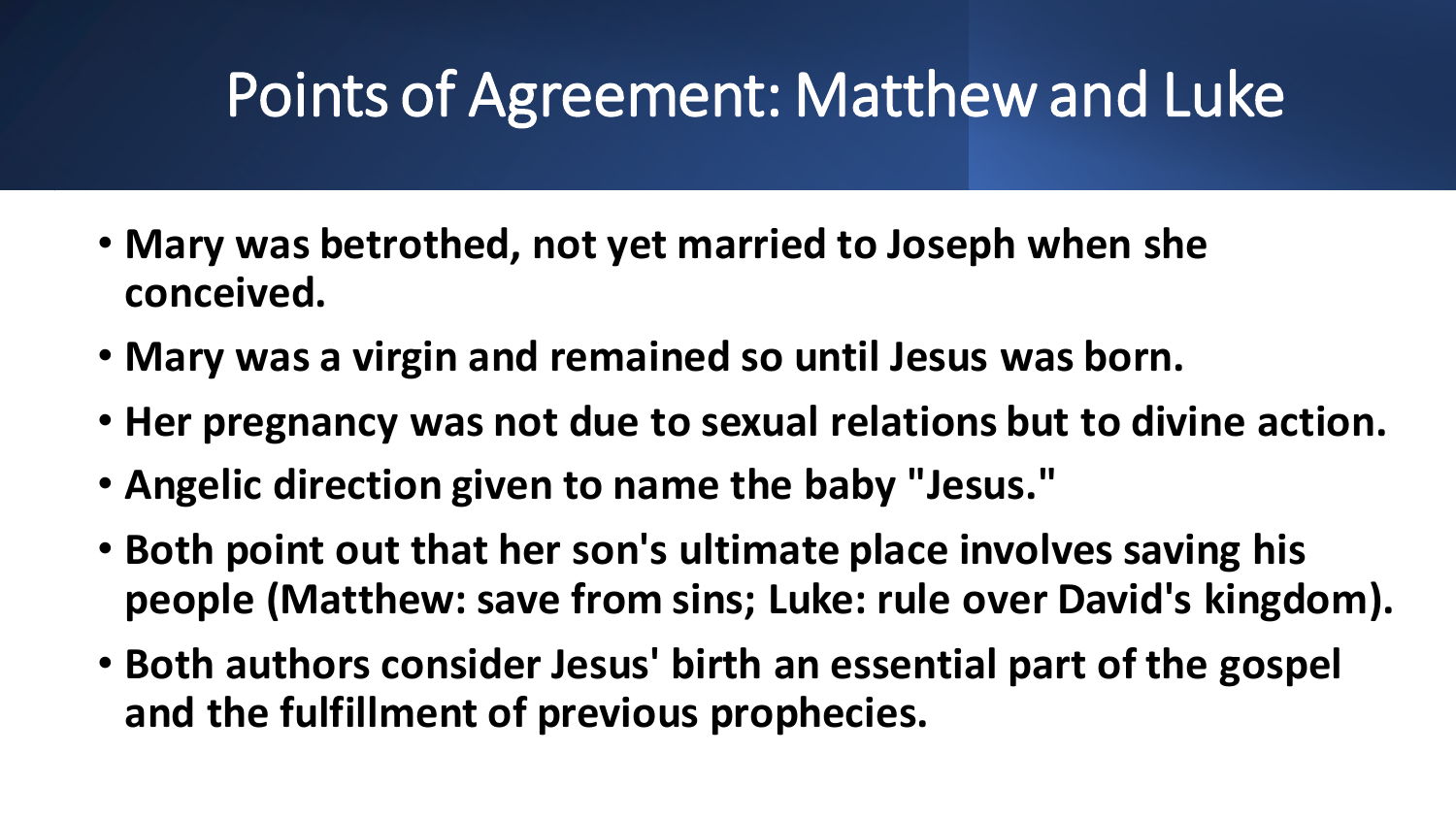#### Opposition to the Virgin Birth

**Unbelieving Jewish communities began spreading rumors that Mary had been impregnated by a Roman soldier (late first century).**

**Pagan philosophers (e.g., Celsus) scoffed at the idea of a virgin birth (second century onward).**

**Heretical off-shoots from Christian groups (Ebionites, Adoptionism) denied Jesus' deity and/or the virgin birth (second through fourth centuries).**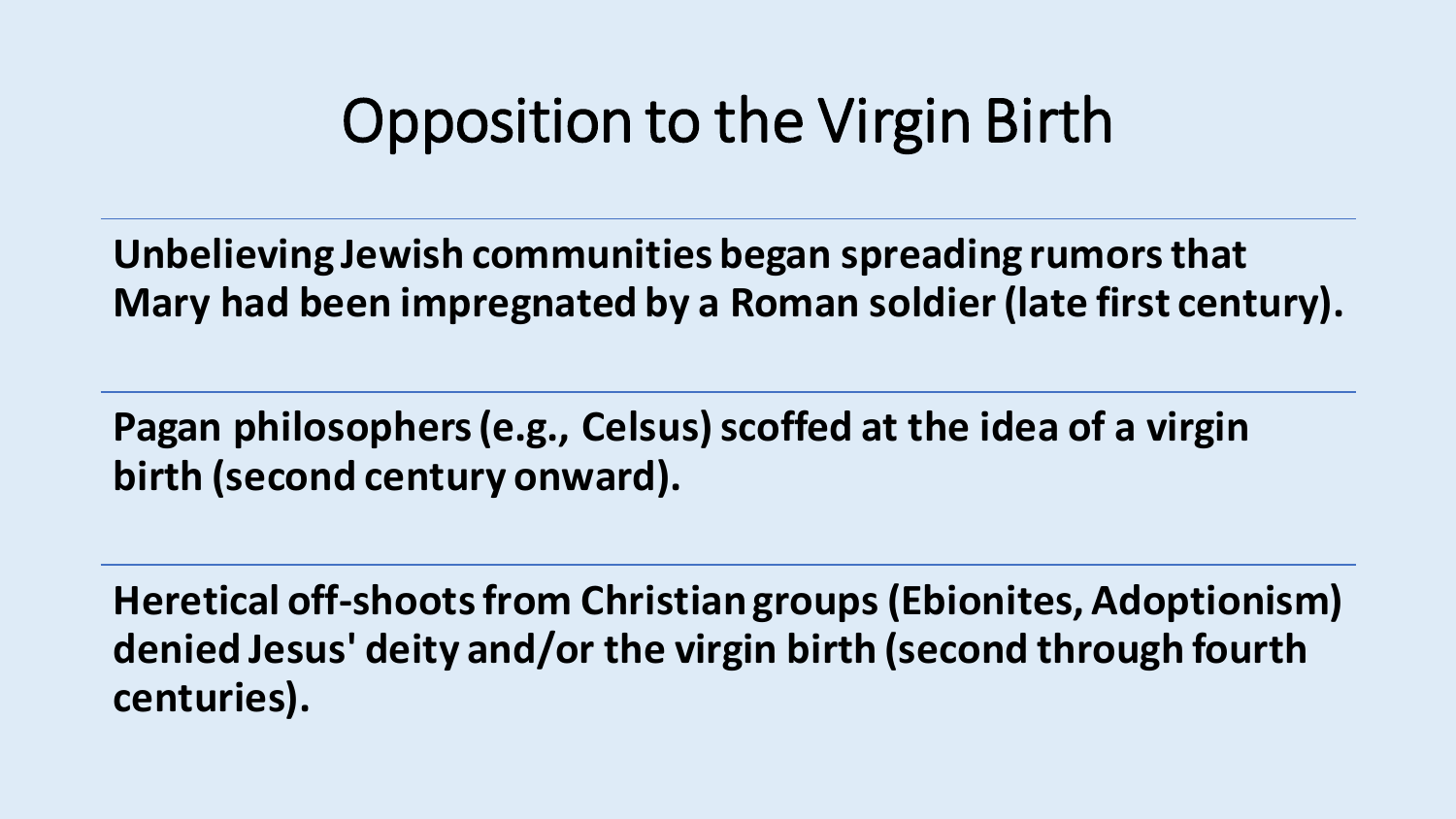

"The book about Jesus 1 have been waiting for"<br> $\label{eq:1} \begin{array}{lll} \text{--} \end{array}$ 



Spirit, Culture, and The Life of Discipleship **MARCUS J. BORG** 

#### JOHN DOMINIC CROSSAN

THE HISTORICAL





## **Contemporary** deniers

*Images: amazon.com*

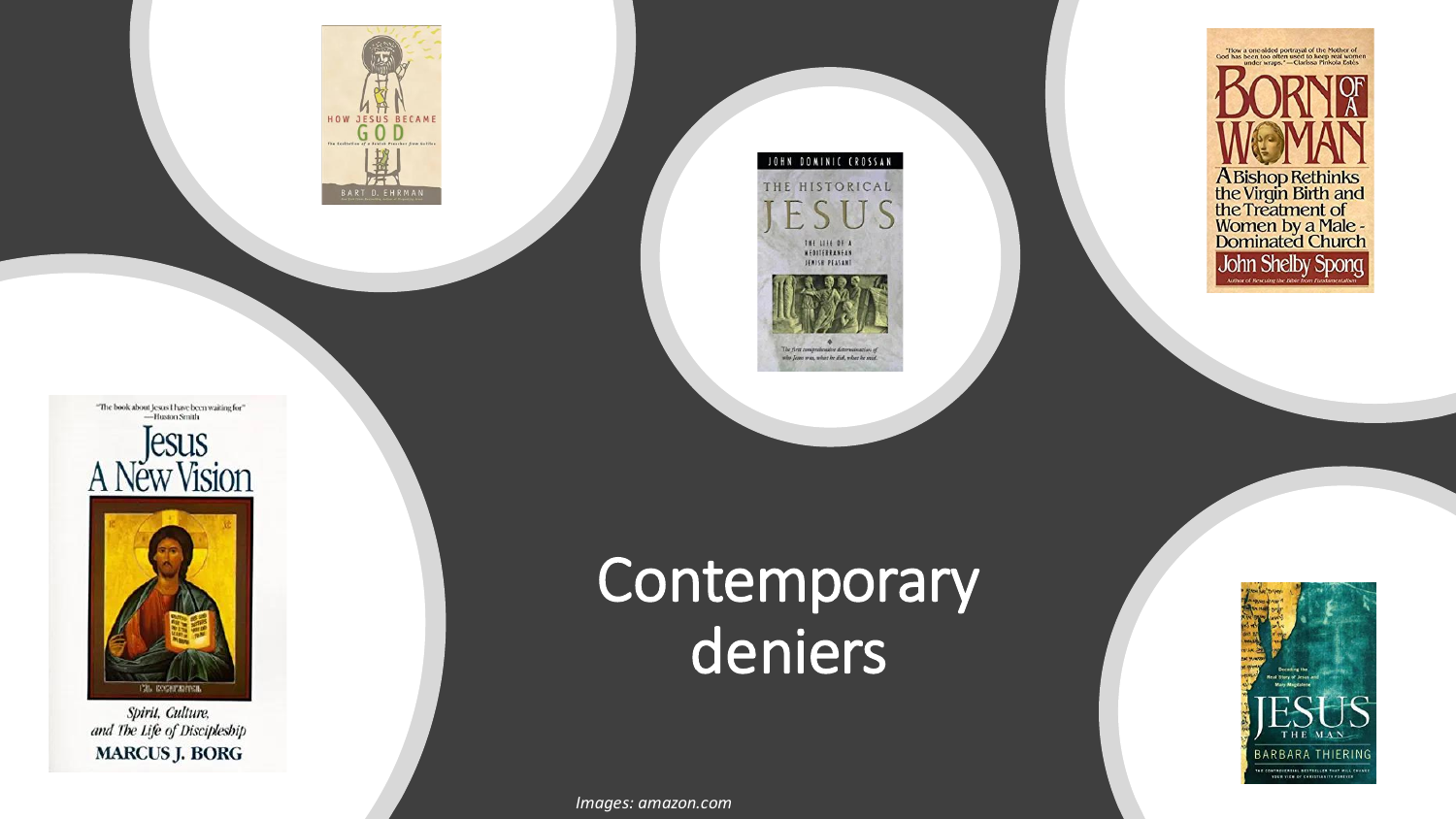

## Why it matters

**Denial of the virgin birth is a denial of the most basic of Christian beliefs–the incarnation of God in the person of Jesus. Without this foundational truth we do not have a genuinely Christian faith.**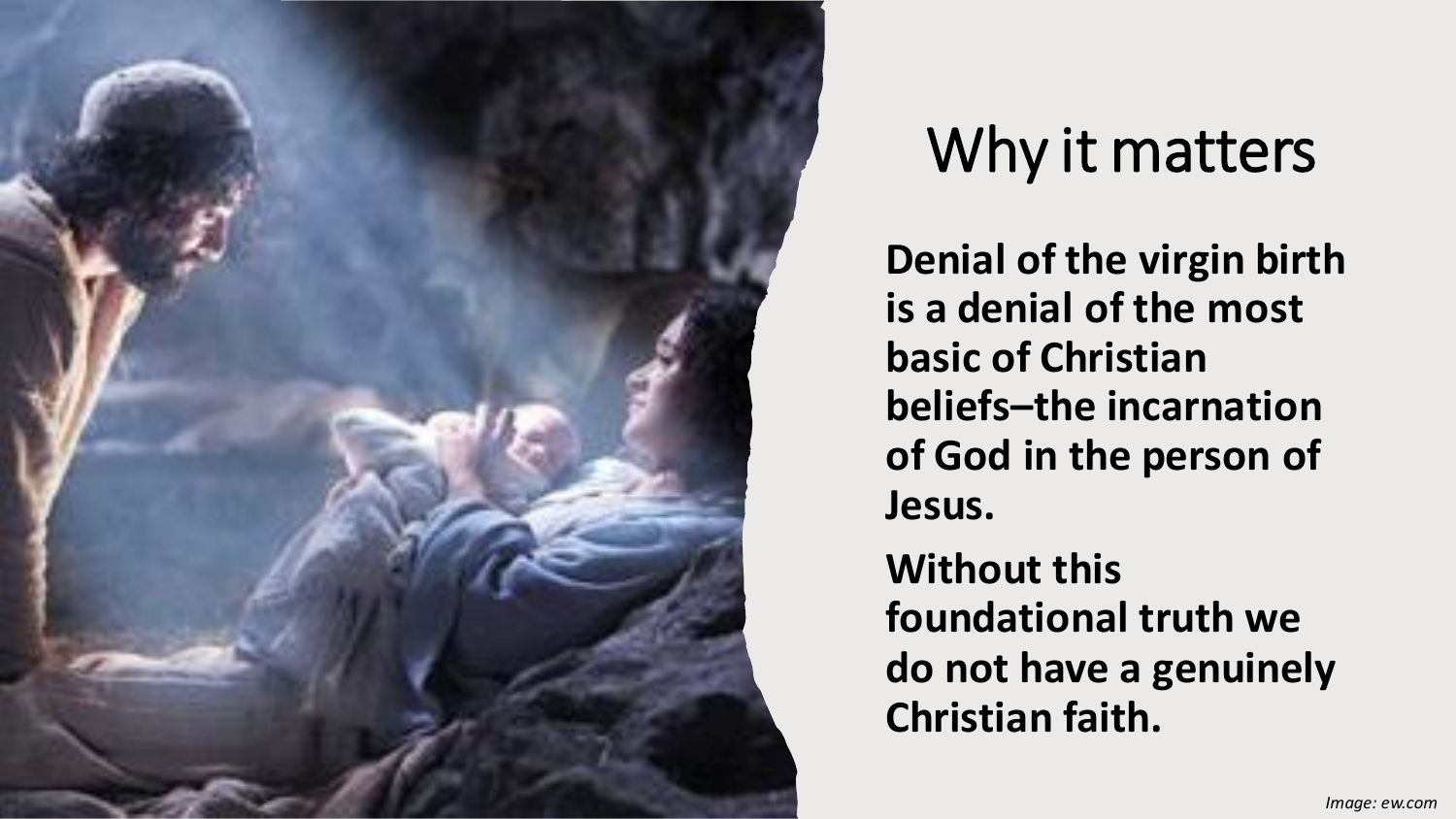Virgin Birth: A necessary plank in the foundation of our faith

• **It preserves the deity of Christ and thus the mystery of the Trinity, while also preserving the miracle and mystery of the Incarnation.**

• **It preserves the gospel: Jesus, truly and fully man, and therefore able to represent us before the Father; truly and fully God, and therefore able to offer a sinless sacrifice on our behalf.**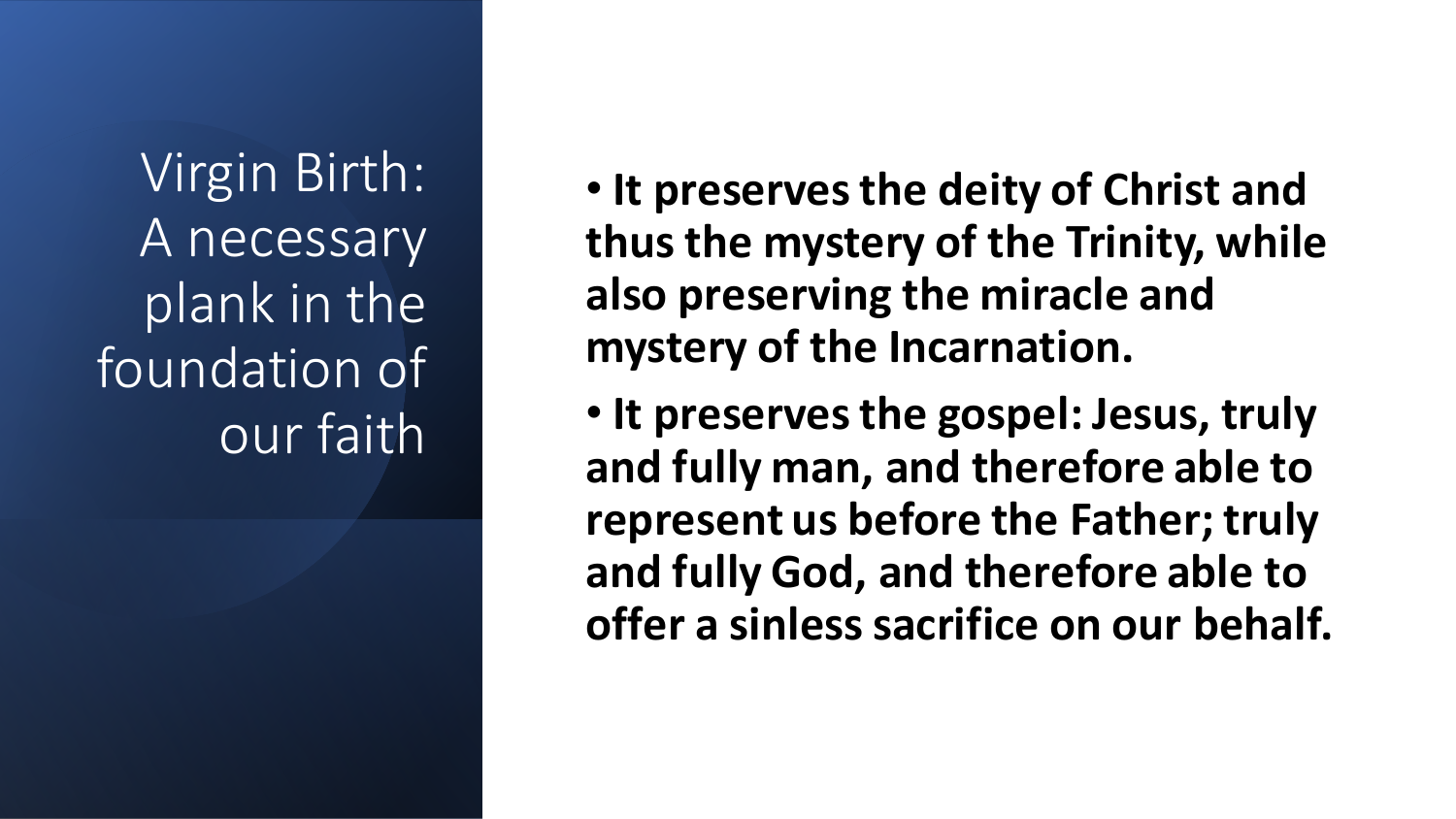# A Sentimental Journey to Christmas?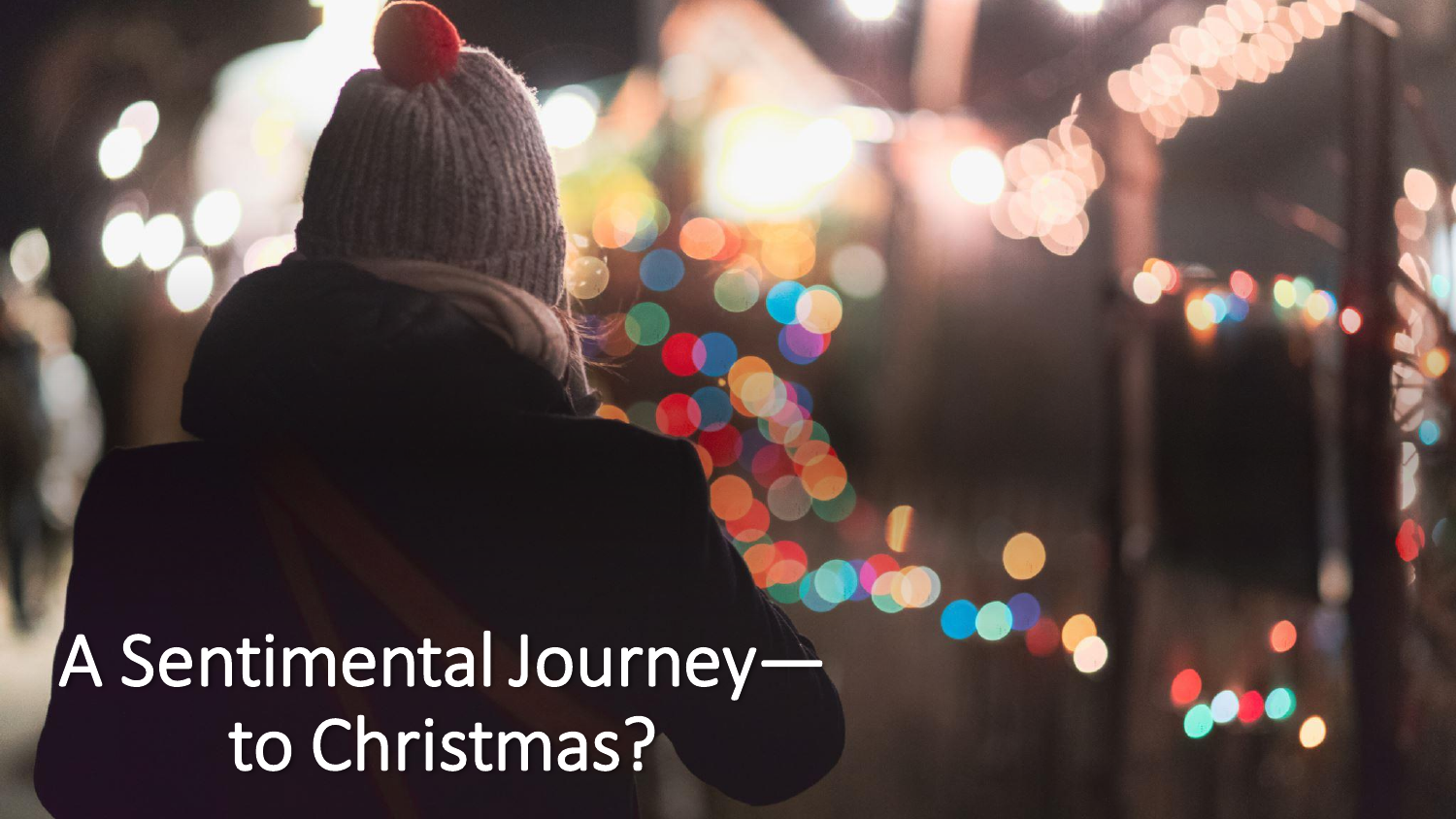